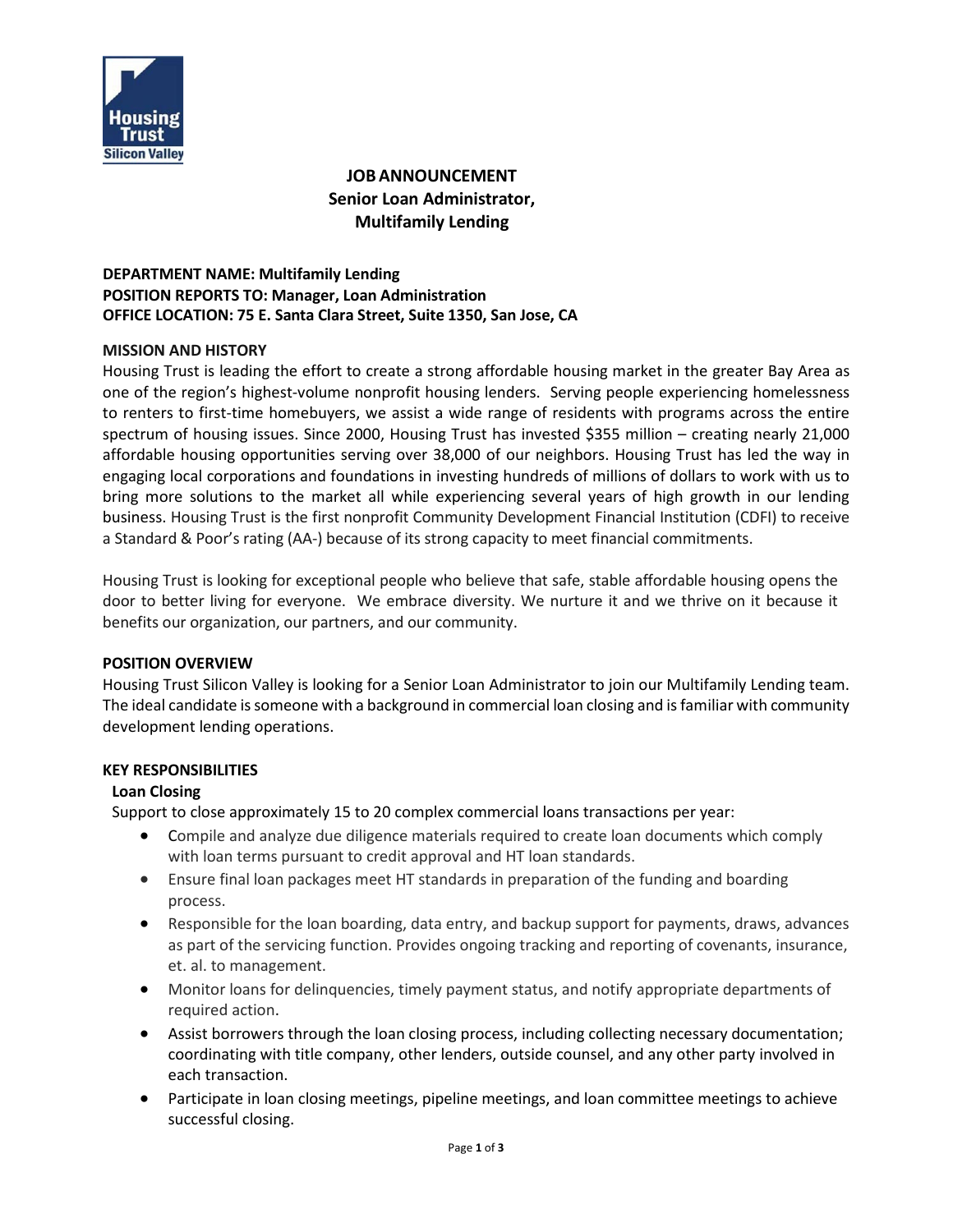

#### **Portfolio Management**

Loan servicing and portfolio management duties:

- Process borrowers draw requests, including verifying loan use compliance, reviewing draw requests, and coordinating draws with loan pool participants.
- Maintain accurate disbursement tracking to assure that loan remains "in balance" and in compliance with loan agreement and department policies.
- Manage upcoming loan maturities and loan pay-offs, including preparation of demands, reconveyances and communicating with Loan Servicer and borrowers to receive payment or process change in terms.
- Monitor loan covenants and compliance, including insurance requirements and collateral and financial reporting requirements.
- Ensure complete and accurate imaged files are maintained for presentation in internal and external audits.

# **Data Management & Reporting**

Maintain organized and accurate recordkeeping systems, including:

- Accurately maintain a loan closing database (Salesforce) to mitigate risk.
- Provide timely and accurate reports for various stakeholders, including bank loan pool investors, HT Board of Directors, HT management, and funders.
- Assist with preparation of training documentation.
- Provide required loan pool and transaction information to Finance team.

# **QUALIFICATIONS**

- Education in real estate fundamentals and/or paralegal studies with 5-7 years experience in closing commercial real estate and construction loans, preferable affordable housing loans.
- Construction lending expertise including documentation, review of construction contracts, project documents, familiar with title requirements for construction closing and disbursements related to construction loans.
- Strong knowledge of title, survey, formation documents, property, liability and flood insurance, and other real estate due diligence.
- Proficient in Microsoft Office, file management software (Box), and CRM software (Salesforce)
- Highly organized with an appropriate sense of urgency to manage multiple initiatives simultaneously and meet deadlines and mitigate risk.
- Strong written and verbal communication skills.
- Highly skilled at collaborating across various levels of diversity including race, color, national origin, ancestry, sex, marital status, disability, religious or political affiliation, actual or perceived gender identity, age or sexual orientation.
- Embrace a work culture that celebrates creativity and innovation.
- Ability to respond quickly and effectively to changing demands while continually delivering high performance.
- Underwriting or credit analysis experience, a plus.